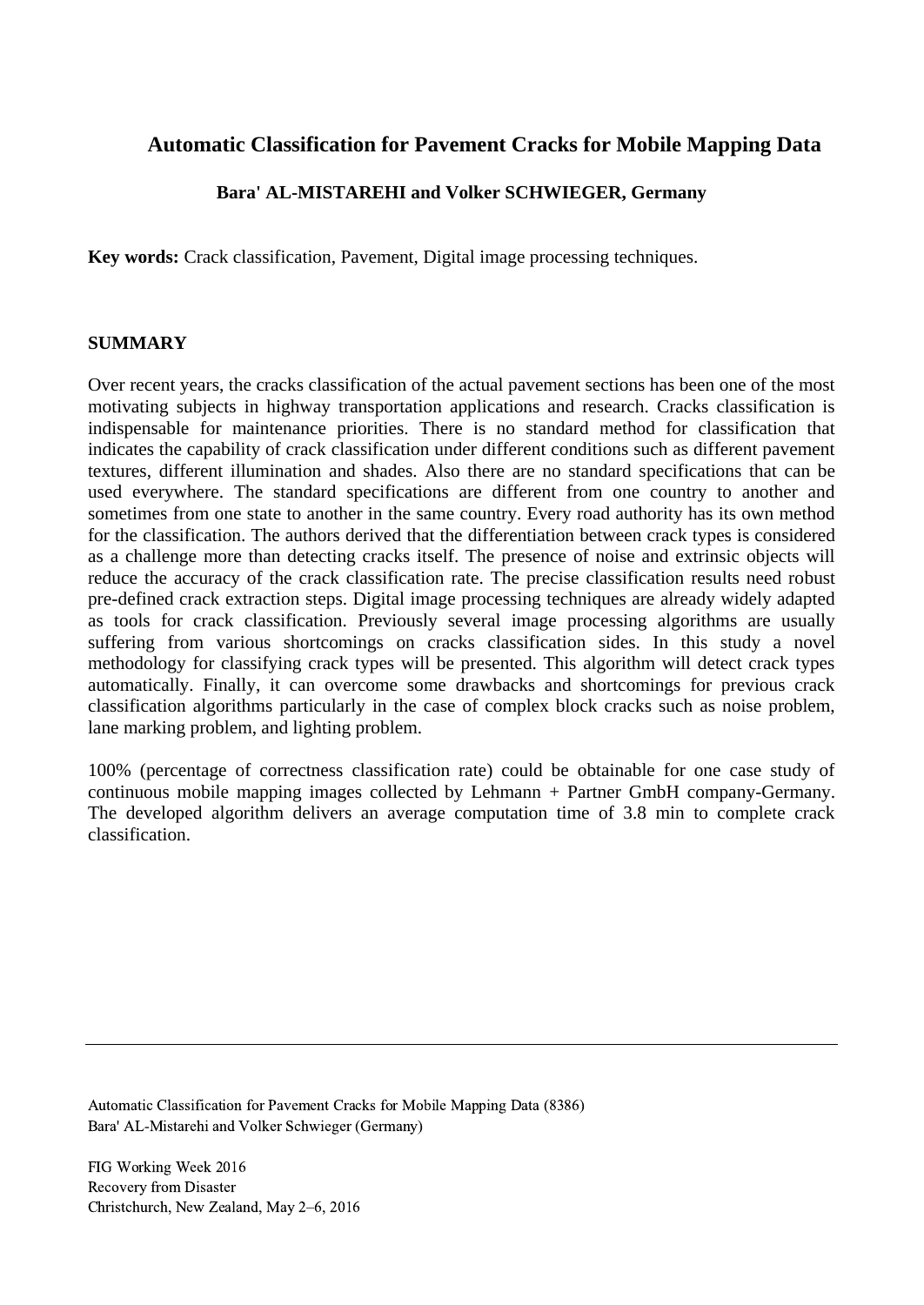# **Automatic Classification for Pavement Cracks for Mobile Mapping Data**

## **Bara' AL-MISTAREHI and Volker SCHWIEGER, Germany**

## **1. INTRODUCTION**

Cracking is defined as an individual (single) crack or a network of cracks (Block type) or a crack accumulation (FGSV 2006). Individual (single) cracks may be distributed in several directions as either vertical, horizontal, or transverse. In a network cracks are connected to one another, similar to a net, with the size being diverse. A network of cracks is classified as a block type. The individual cracks either vertical, or horizontal, or transverse are measured by its length, width, orientation and area of cracking region. While the crack accumulation or network of cracks (block type) are measured by area of the cracking region (AL-MISTAREHI 2015).

## **2. CRACKS CLASSIFICATION ALGORITHMS**

GEORGOPOULOS ET AL. (2005) classified cracks based on the orientation directions. Moreover back propagation neural networks is addressed for crack classification (CHOU ET AL. 1994; LEE ET AL. 2003; HSU ET AL. 2001, CHOU & SALARI 2012). The projection histogram method is able to classify cracks by examination the peaks of projection vectors (CHENG & MYOJIM 1998; RABABAAH ET AL. 2009; TEOMETE ET AL. 2005). SALARI ET AL. (2010) proposed a 2Dfeature mapping method for cracks classification either alligator cracking, block cracking, longitudinal cracks and transverse cracks.

JAVIDI ET AL. (2003) addressed Hough Transform method. Every classification method has its own problems and defects. Such as the state-of-the-art Hough Transform method (JAVIDI ET AL. 2003) suffers from two significant problems as follows: (i) it can be prone to failure to check pixel connectivity in the case of large number continuous pavement images; (ii) although edge pixels are connected, the count of the accumulator cell can not reflect the length of crack segment. Some other methods are based on predefined characteristics of each individual crack pattern (WANG & HARALICK 2002). It is called crack classification standard method (YING & SALARI 2009). YING & SALARI (2009) state that the crack classification standard method outperforms significantly the state-of-the-art methods such as the Hough Transform method. For example crack classification standard method classify cracks based on predefined orientation angle and crack branches number. Moreover it determines the crack length with taking pixels connectivities into consideration. While Hough Transform method can classify cracks but can not detect its length exactly.

Furthermore YING & SALARI (2009) illustrate that crack classification standard method is easier to relize than other complicated methods such as back propagation neural networks (CHOU ET AL. 1994). So it is just based on crack orientations and number of crack branches. Nevertheless, in the

Automatic Classification for Pavement Cracks for Mobile Mapping Data (8386) Bara' AL-Mistarehi and Volker Schwieger (Germany)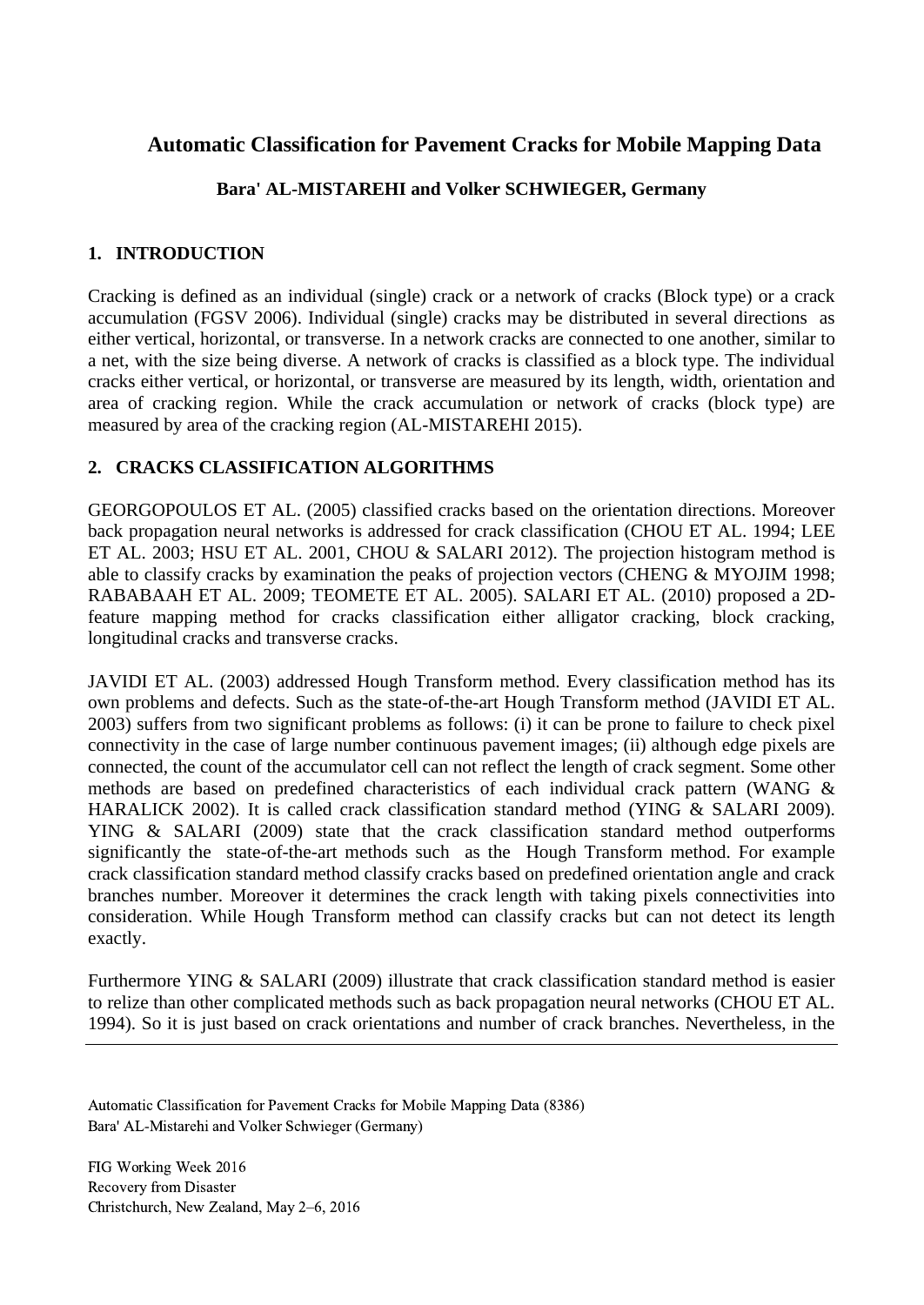case of complex compound cracks pavement images and block cracks, the projection histogram method (TEOMETE ET AL. 2005) and other methods fail while crack classification standard method continues to work. So it is not very sensitive to noise and can deal with poor quality images.

As a logical follow-up, all the previous algorithms face some obstacles and problems. The present paper adapts and modifies a crack classification standard method (YING & SALARI 2009) to meet the requirements and demands. As a result the modified crack classification standard method realizes a raise in automation. It represents a direct solution for crack classification with different pavement texture. In the following a detailed description of the modified crack classification standard method is demonstrated in order to introduce the whole used steps.

## **3. PROPOSED ALGORITHM FOR CRACKS CLASSIFICATION FOR MOBILE MAPPING DATA**

A direct crack extraction from continuous pavement images based on the combination between different image processing techniques and some modifications of previous algorithms was presented by AL-MISTARHI & SCHWIEGER (2015). The final hypothesis and the assumption is built by existing ellipse binary mask automatically around corrected cracks regions only. The present paper aims to improve the automation degree of AL-MISTARHI & SCHWIEGER (2015) by adding a crack classification part. This improvement will generate fully automated backage for crack detection and classification from continuous pavement images (mobile mapping data). This added improved part is developed by modifiying the crack classification standard method (YING & SALARI 2009). In the following a detailed description of the modified crack classification standard method is demonstrated in order to introduce the whole steps as shown in figure 1 below.

Based on YING & SALARI (2009), the orientation angle  $\Omega$  is defined as an angle between the horizontal axis (driving direction) to the start and end points of each crack. YING & SALARI (2009) introduced limits of the orientation angle  $\Omega$  with the horizontal axis, such as (30°, 60°). These numbers (angles limits) are supposed as a specification for the control crack classification of either horizontal, vertical, or transverse. Therefore, the crack classification standard method (YING & SALARI 2009) is modified to meet the objectives of this paper application as follows: (i) the orientation angle  $\Omega$  is defined as an angle between the horizontal (+x-axis) and the major axis of the region (ellipse shape), either clockwise or counter-clockwise. This orientation angle  $Ω$  ranges from -90° to 90°. It is obtained automatically from applying the previous modified binary mask algorithm step (AL-MISTARHI & SCHWIEGER 2015); (ii) Based on the knowledge of the YING  $\&$ SALARI (2009) algorithm, general specifications are generated to connect between the crack type and its orientation, automatically. In this paper, crack classification is done based on these general specifications. The classification of cracks is implemented as follows (YING & SALARI 2009):

- 1- The vertical individual cracks have an orientation angle ( $\Omega$  >= 60<sup>o</sup>).
- 2- The horizontal individual cracks have an orientation angle ( $\Omega < = 30^{\circ}$ ).
- 3- The transverse individual cracks have an orientation angle  $(60^{\circ} > \Omega > 30^{\circ})$ .

Automatic Classification for Pavement Cracks for Mobile Mapping Data (8386) Bara' AL-Mistarehi and Volker Schwieger (Germany)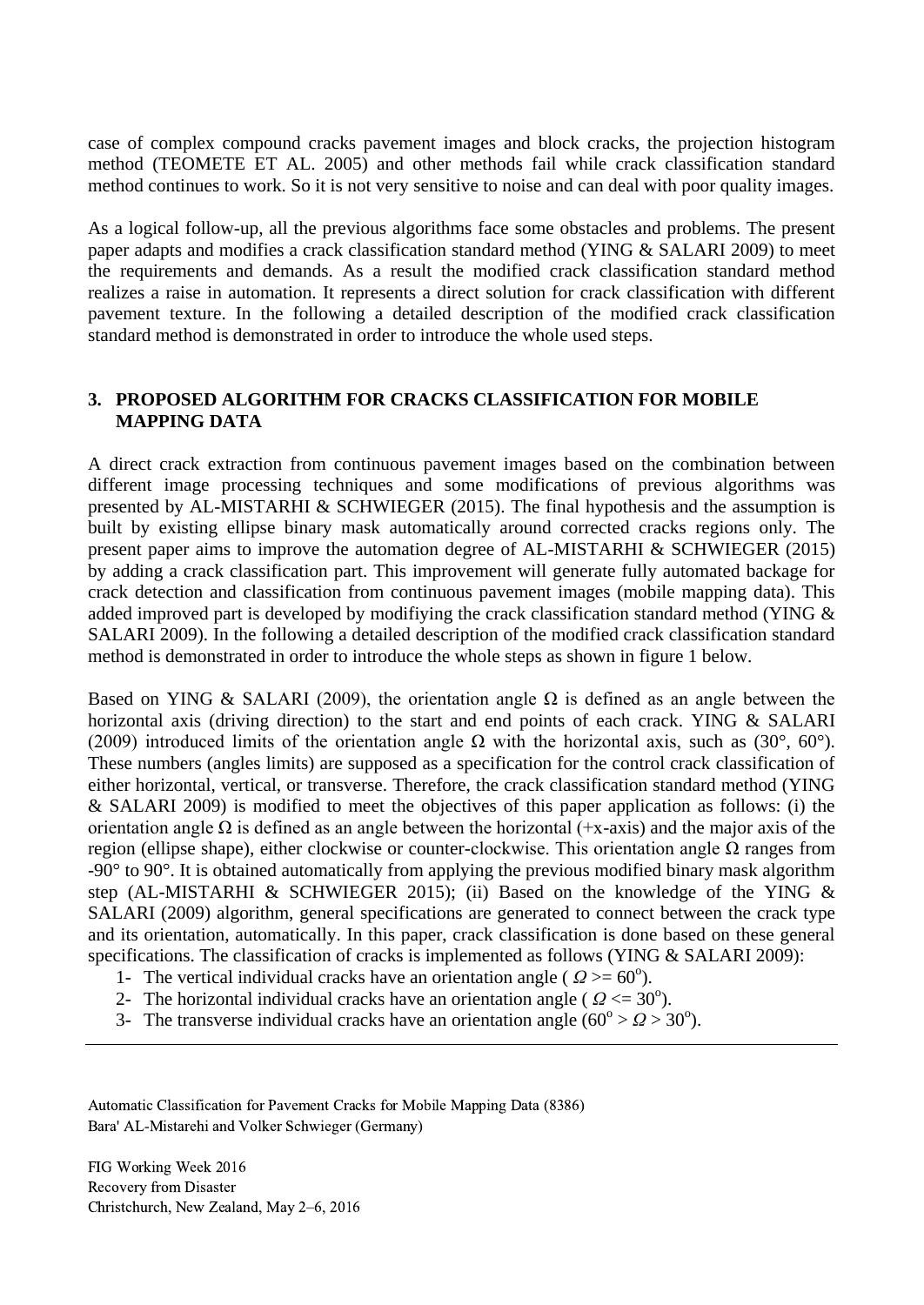4- The network of cracks (block type) have different orientations associated to different branches. There is no specified range for its orientation.

Consequently, according to (YING & SALARI 2009), the type of crack is determined by its angle with the horizontal axis  $\Omega$  and the number of branches in the crack. The algorithm for the determination of the number of branches is not explained in more detail by YING & SALARI (2009). Therefore, this study develops an algorithm for counting the number of block crack branches within an image as follows:

**Preparing Stage:** A statistical analysis is performed for most of the block crack images to determine the range of block crack branch area lengths and the range of block crack branch area widths. These numbers are considered to meet the requirements for generating the rectangle binary mask shape for (ii), the latter step. In this paper, the results of the statistical analysis over most of the block crack branches are as follows: (1) the range of block crack branch area lengths is between 0.3 to 0.6 m on the ground, which equals 250-500 pixels on the image. (2) The range of block crack branch area widths is between 0.07 to 0.1 m on the ground, which equals 58-83 pixels on the image. This stage is done just once using the images of one case study only. The results of the statistical analysis are used as a pre-defined conditional statement values in all case studies of this paper. In this way the generality of the approach is shown.

The overall modified algorithm is introduced as follows:

- (i) If the resultant image, after applying the modified binary mask algorithm, has one ellipse region only, there are no branches and the algorithm should proceed to step (v) directly. Otherwise, if the answer is false, go to step (ii).
- (ii) Define the rectangular binary mask based on the pre-defined conditional statement values mentioned above in the preparing stage.
- (iii) Check each ellipse region inside of the image by moving the rectangular binary mask over it. If the rectangular binary mask fits with the ellipse shape, the ellipse shape is considered a block crack branch and one should go to step (iv) directly. Otherwise, it is considered to be a main crack and the algorithm should go to step (v) directly. This step must be repeated until all of the ellipse shapes inside the image are completed.
- (iv) Check if there is at least one branch in the image. The algorithm will count the total number of branches inside the images and classify them together as a network of cracks (block type), irrespective of the angles of the cracks. The classification procedure will now be completed. The algorithm will compute the area of the block cracks automatically by summation of the areas for all of the block branches inside of the image.

Automatic Classification for Pavement Cracks for Mobile Mapping Data (8386) Bara' AL-Mistarehi and Volker Schwieger (Germany)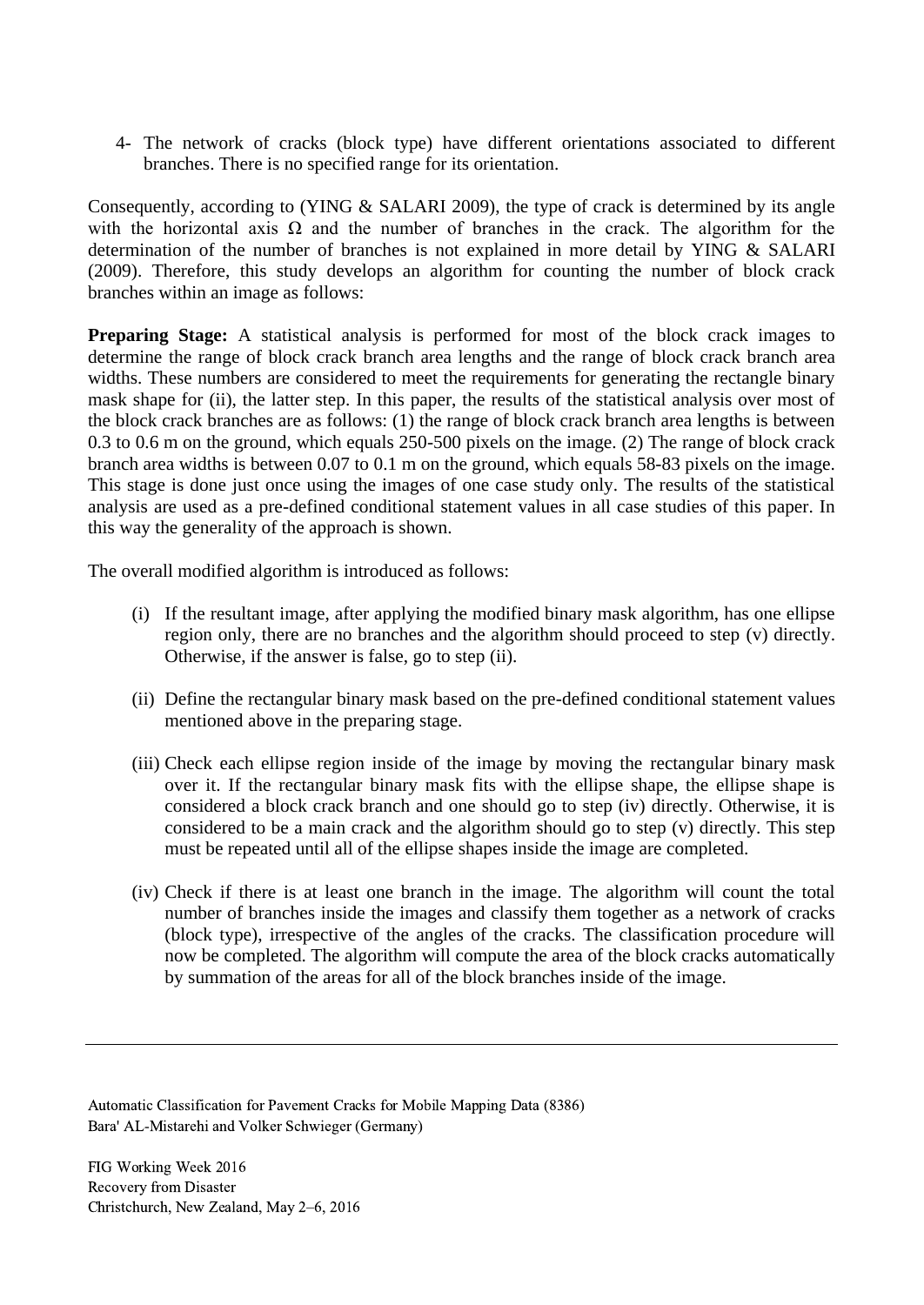(v) If there are main cracks in the image, the cracks are classified as vertical individual crack, or horizontal individual crack or transverse individual crack based on YING & SALARI (2009). This classification only depends on the orientation angle value (described above on section 3).



Figure 1 : Workflow for the modified algorithm to classify cracks into different types during detection stage

Inspired by the positive results of using the modified classification algorithm (Figure 2), the latter figure shows that the modified algorithm can determine block crack branches (marked by green rectangular binary mask) correctly, although of its different irregular shapes. This represents a key role to control the classification method. When the rectangle mask fits with the ellipse shape geometrically, the ellipse shape will be considered as a branch, automatically. Moreover, one branch is enough to classify cracks as a network of cracks (block type) without taking orientation

Automatic Classification for Pavement Cracks for Mobile Mapping Data (8386) Bara' AL-Mistarehi and Volker Schwieger (Germany)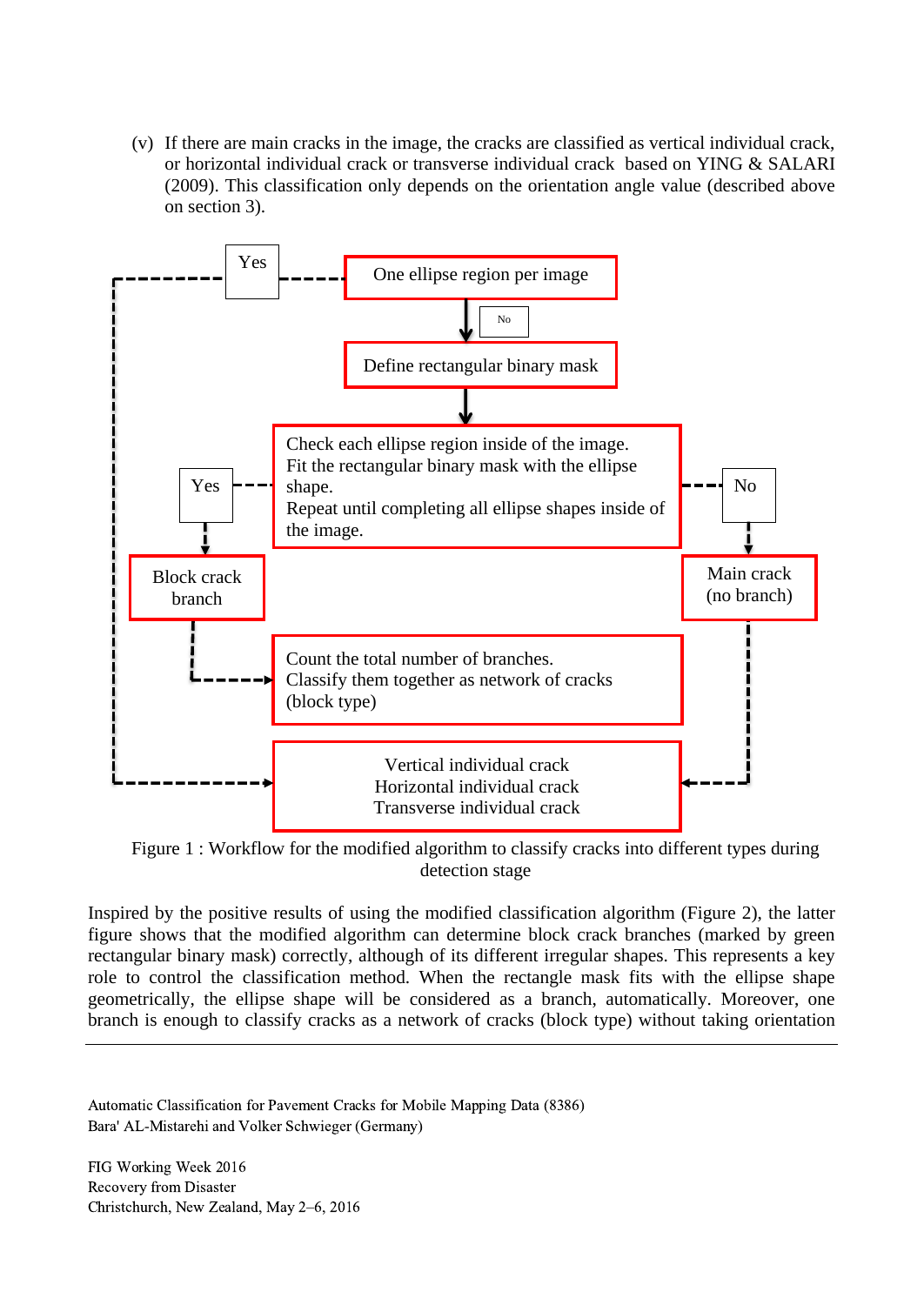into consideration. Otherwise, if the image contains just one ellipse, the individual crack is identified. This assumption is based on the fact that the block crack type must comprise different connected components (branches) with different intensities, colors, and orientations due to their irregular shapes. It is impossible to find block crack that contain just one connected component (one branch equals one ellipse).



Figure 2: Behavior of the modified algorithm to count the number of block cracks branches within image; the first column represents the original images of block crack type; the second column represents the block crack shape after applying modified binary mask algorithm (AL-MISTARHI&SCHWIEGER 2015); the thrid column represents the block crack shape after moving rectangle binary mask over ellipses regions. The three lines show different examples of block crack types

#### **4. DATA ACQUISITION AND CASE STUDY**

Automatic Classification for Pavement Cracks for Mobile Mapping Data (8386) Bara' AL-Mistarehi and Volker Schwieger (Germany)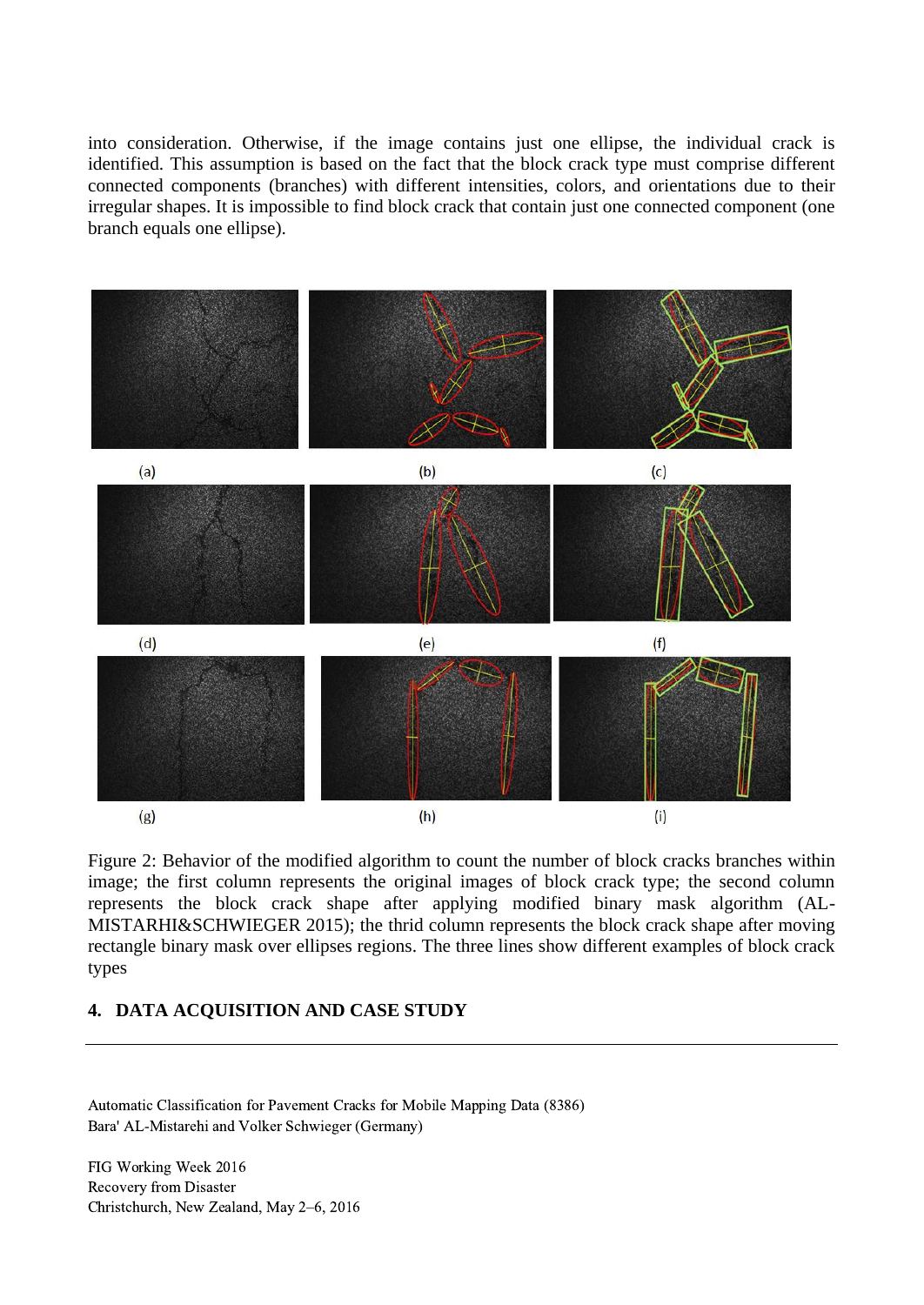Automated survey methods are done using vehicles traveling at highway speeds to gather data. These automated vehicles are called mobile mapping vehicles. Different kinds of automated pavement survey vehicles are obtainable wide world with various data collection techniques. Mobile mapping vehicles consist of different sensors like cameras, laser scanner, inertial measurement unit and lighting unit.

In this paper the sequence pavement images were observed by LEHMANN + PARTNER GmbH company using S.T.I.E.R mobile mapper system. The S.T.I.E.R measuring vehicle is a system for surveying the longitudinal and transverse evenness. It measures texture and 3-dimensional road surface. This system records surface images. It is certified by the German Federal Highway Research Institute (Note: there is no abbreviation for S.T.I.E.R, it is an artificial name) (LEHMANN+PARTNER 2014). This S.T.I.E.R mobile mapper system consists of different sensors with different specifications as follows: (i) Macro picture cameras (Surface cameras) (two in the rear) which take "nearly orthofotos" with a very small overlapping, resolution (1920 x 1080) pixels, every image pixel equals 1.2 mm; (ii) Fraunhofer Institute Lider, 900 points per transverse profile; (iii) Applanix POS LV 420 positioning system (Combination of POS-LV positioning system); (iv) Lighting unit (LEHMANN+PARTNER 2014).

## **5. CASE STUDY OF THIS REASEARH WORK**

#### **5.1 Case study description**

To achieve the objectives of this study, the same case study images of mobile mapping data from LEHMANN + PARTNER GmbH company are investigated, that have been used before by AL-MISTARHI & SCHWIEGER (2015) for crack detection objectives. The modified classification algorithm was tested for this data set.

This case study contains 96 sequence pavement images. The length of this case study is 100 m on the street ground. The pavement images of this case study have a resolution of 1920 x 1080 pixel. Every image pixel equals 1.2 mm per ground point. Generally the images of this case study contain: cracks with various shapes, noisy pavement texture, lane markings, tire marks, stop lines, repaired road, skid markings, railways trucks, grates, sidewalk (curbs), manholes covers, signs on the ground, oil spot on the ground, line stripping, lighting columns, water pipelines, traffic loops and bicycles, lighting conditions changing with shadows, shades from road traffic, persons, trees and different illumination conditions. The developed algorithm was applied to this case study. The aim was to classify cracks automatically for all sequence images together without human interaction. Table 1 depicts a description of the dataset for this case study.

Automatic Classification for Pavement Cracks for Mobile Mapping Data (8386) Bara' AL-Mistarehi and Volker Schwieger (Germany)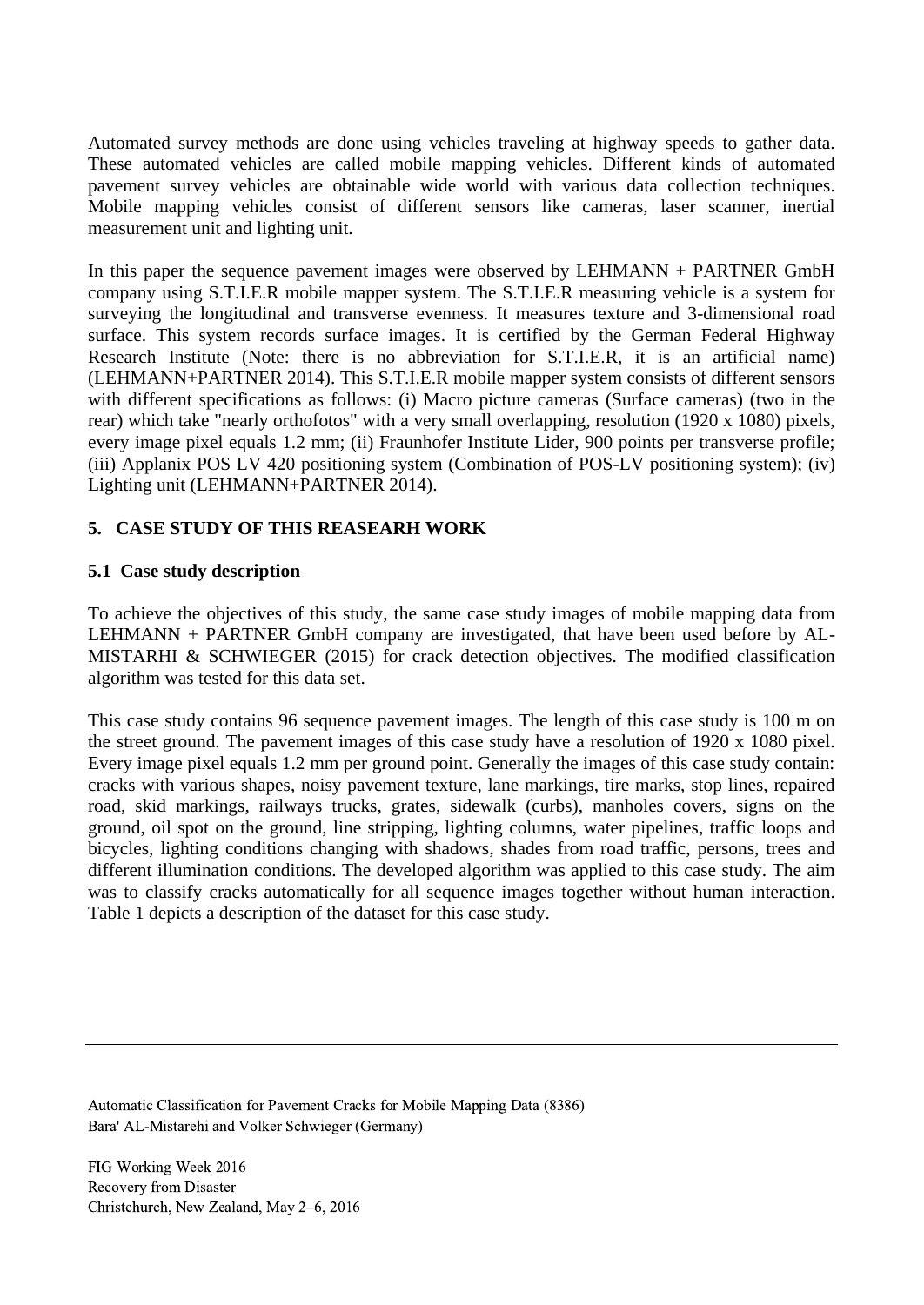| Category                                                  | Quality            |
|-----------------------------------------------------------|--------------------|
| Number of images                                          | 96 images          |
| Number of crack images                                    | 50 images          |
| Number of vertical crack images                           | 18 images          |
| Number of horizontal crack images                         | 2 images           |
| Number of transverse crack images                         | 10 images          |
| Number of network cracks (Block type)                     | 20 images          |
| Number of non-crack images                                | 46 images          |
| Length of vertical cracks for all images (m)              | 18.9 m             |
| Length of horizontal cracks for all images (m)            | 1.7 <sub>m</sub>   |
| Length of transverse cracks for all images (m)            | $7.3 \text{ m}$    |
| Area of network cracks (Block type) for all images $(m2)$ | $0.57 \text{ m}^2$ |
|                                                           |                    |

Table1:Description of the dataset for this case study

## **5.2 Evaluation Criteria**

Quality model: For the evaluation of any algorithm one needs a quality model. A quality model is defined as the degree to which a set of inherent characteristics fulfil requirements ((DIN EN ISO 9000 2005). The quality characteristics are concretised by quality parameters to measure the quality by real empirical values.

The developed simple quality model of this paper not only evaluates and judges the quality of the data but also optimizes the quality of the algorithm workflow (process). Therefore, the quality model of this paper will distinguish between the quality of the process and quality of the product The following Figure 3 presents the structure of the quality model for crack detection and classification.



Figure 3: Structure of the quality model for the detection and classification cracks

Automatic Classification for Pavement Cracks for Mobile Mapping Data (8386) Bara' AL-Mistarehi and Volker Schwieger (Germany)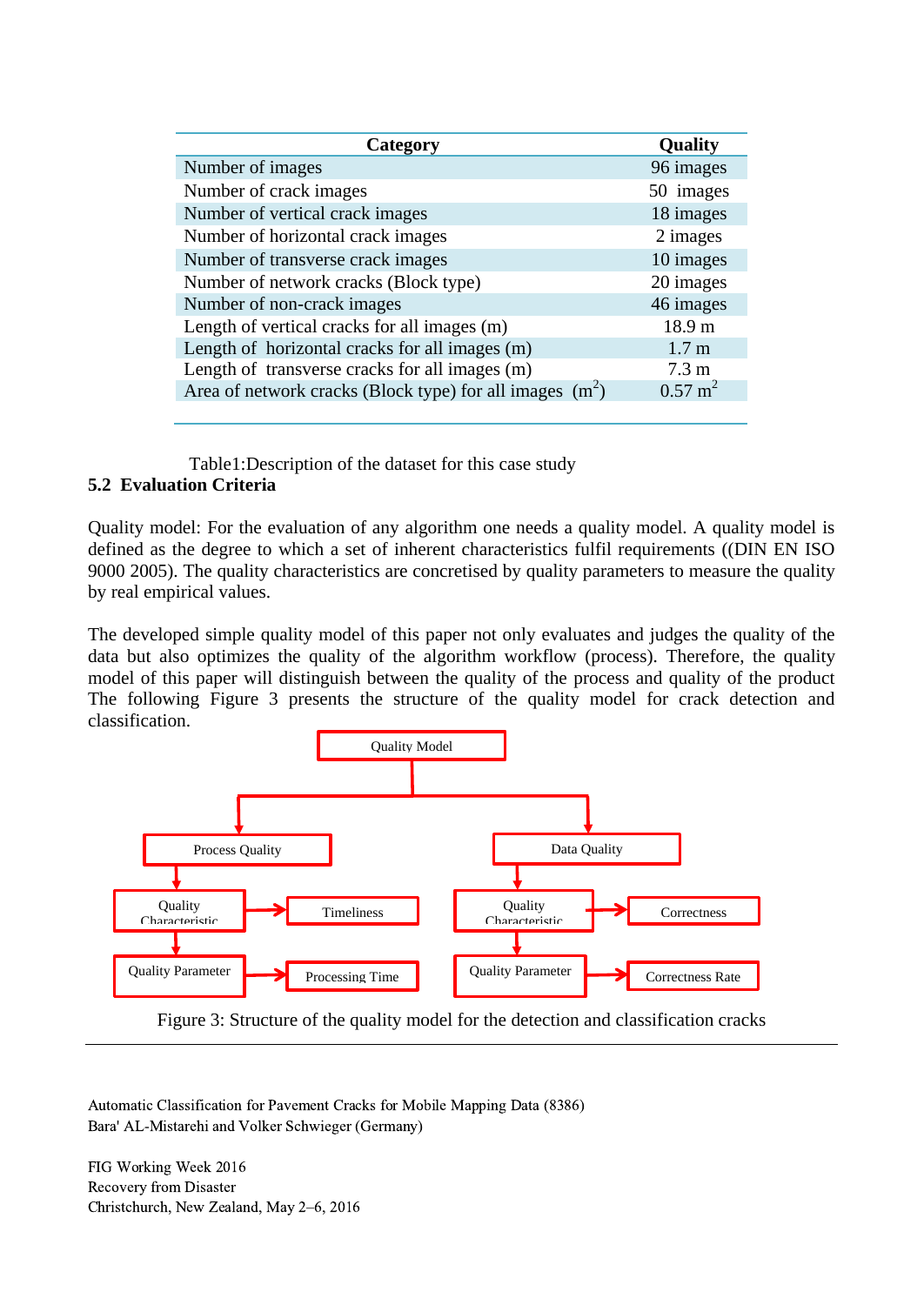**Process quality** is defined as a quality for complete algorithm process. **Process related quality characteristics** include among others timeliness (WILTSCHKO 2004). In this work, the timeliness is defined as the time which the algorithm needs to detect and classify the cracks and its characteristics in the input images and provide the required output. It gives an indication about the algorithm effectiveness. The processing time to complete crack detection and classification is the **process related quality parameter**. It can be calculated using equation:

$$
t_p = t_{end} - t_{beg} \,,\tag{1}
$$

- $t_n$ : processing time to complete crack detection and classification [s],
- $t_{end}$ : time at the end of the algorithm process [s],
- $t_{beq}$ : time at the beginning of the algorithm process [s].

**Data quality** in general is defined as a quality of incoming data (input), and of outcoming results (output or product quality). **Product related quality characteristics** include among others correctness. The correctness is defined as degree of adherence of existence of information (feature(s), attributes, functions, relationships) to corresponding elements of the reality (WITSCHKO & KAUFMANN 2005). In this work, **Product related quality characteristics** include four parameters for correctness. These four parameters are correctness rate for correct detected individual vertical cracks, for correct detected individual horizontal cracks, for correct detected individual transverse cracks and for correct detected network of cracks (block) cracks. These parameters are defined and calculated using equation (2). Table 2 displays the indices for determining the correctness rates of equation (2).

$$
B_i = \left(\frac{M_i}{S_i} * 100\right),\tag{2}
$$

 $B_i$ : : correctness rate of the object entity (%),

- $M_i$ : number of correct identified object entities,
- $S_i$ : : total number of the object entities,
- $i$ : indices for determining the correctness rate ( $i=1, 2, 3, 4$ ).

Automatic Classification for Pavement Cracks for Mobile Mapping Data (8386) Bara' AL-Mistarehi and Volker Schwieger (Germany)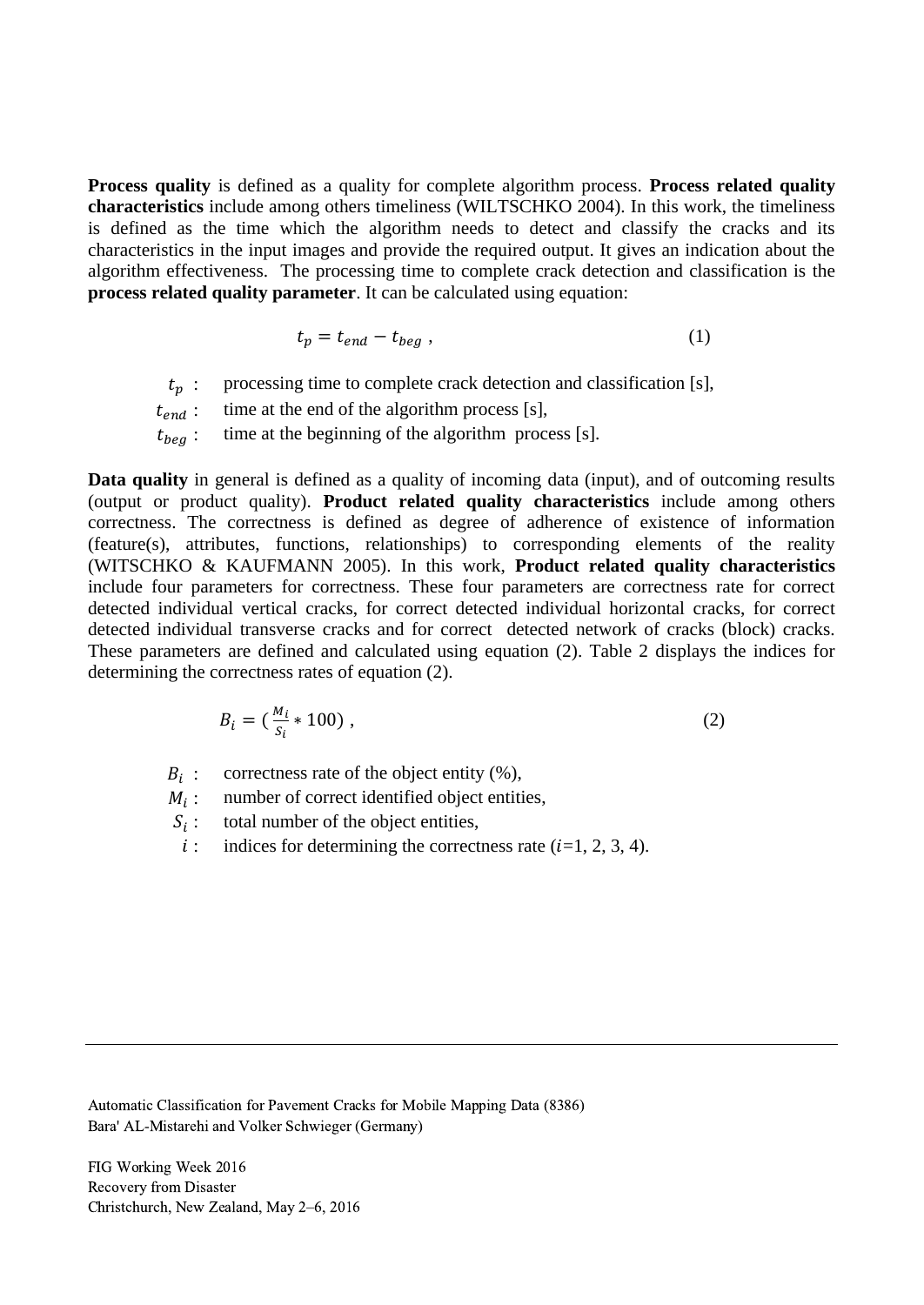| <b>Index</b><br>(i) | Object | <b>Entity</b>                                                   |
|---------------------|--------|-----------------------------------------------------------------|
|                     |        | Correct detected individual vertical cracks in all images       |
| $\mathcal{D}$       |        | Correct detected individual horizontal cracks in all images     |
| 3                   |        | Correct detected individual transverse cracks in all images     |
|                     | Cracks | Correct detected network of cracks (block) cracks in all images |

Table 2: Indices for determining the correctness rate in equation (2).

## **5.3 Experimental Results and Evaluations**

This paper has gained good and promising detection and classification results. Figures 4 and 5 demonstrate some samples and their corresponding results after applying the developed algorithm**.**



Figure 4: Detected and classified vertical individual cracks

Automatic Classification for Pavement Cracks for Mobile Mapping Data (8386) Bara' AL-Mistarehi and Volker Schwieger (Germany)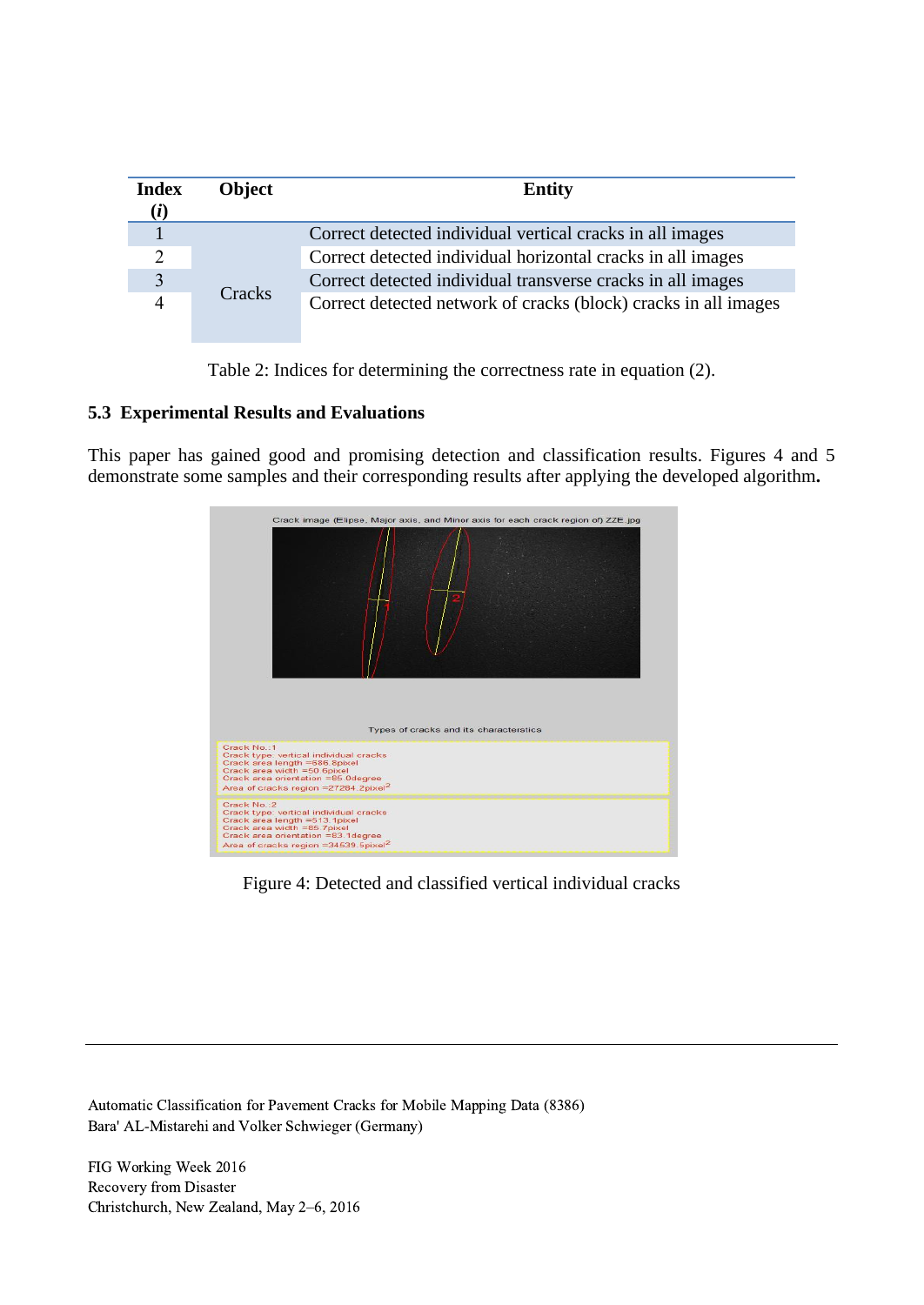

Figure 5: Detected and classified network of cracks (block type)

Figure 4 describes two cracks: the first is a vertical individual crack. Its length equals 686.8 pixel  $(=0.82m)$ , its width equals 50.6 pixels  $(=0.06m)$ , its orientation equals 85.0°, and the area of the crack region equals  $27284.2$ pixel<sup>2</sup> (=0.04m<sup>2</sup>). While the second is a vertical individual crack Its length equals 513.1 pixel  $(=0.62m)$ , its width equals 85.7 pixel  $(=0.10m)$ , its orientation equals 83.1°, and the area of the crack region equals  $34539.5$  pixel<sup>2</sup> (=0.05m<sup>2</sup>). Figure 5 shows the potential of the overall algorithm to detect and classify network of cracks (block type) although of its irregularity shape. The area of the block crack region equals  $31298.0$  pixel<sup>2</sup> (= $0.05$ m<sup>2</sup>). The overall developed algorithm gives a good estimation for cracks properties. This will be important for further maintenance.

The processing time  $(t_p)$  for 96 sequence pavement images (1920 x 1080 pixel) is only 3.8 minutes (compare Table 3). Correctness rates of 100%, 100%, 100%, and 100% were achieved for the individual vertical  $(B_1)$ , horizontal  $(B_2)$ , and transverse cracks  $(B_3)$ , as well as the network (block) cracks  $(B_4)$ , respectively.

Automatic Classification for Pavement Cracks for Mobile Mapping Data (8386) Bara' AL-Mistarehi and Volker Schwieger (Germany)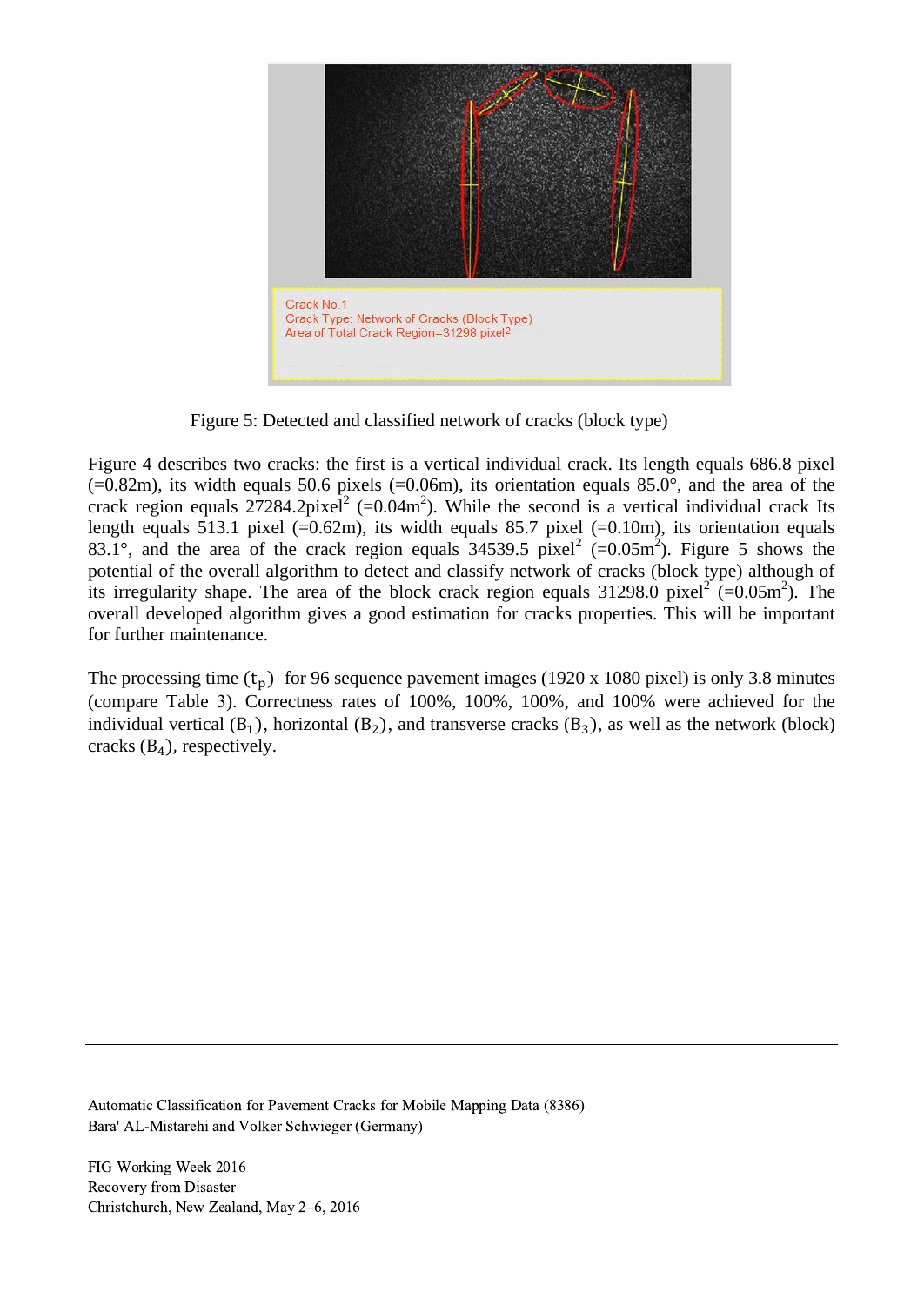| Category                       | <b>Quality</b>            |
|--------------------------------|---------------------------|
| <b>Falsely detected cracks</b> | 0 crack                   |
| <b>Falsely detected images</b> | 0 image                   |
| $B_1$ (%)                      | <b>100</b>                |
| $B_2$ (%)                      | <b>100</b>                |
| $B_3$ (%)                      | <b>100</b>                |
| $B_4$ (%)                      | <b>100</b>                |
| $t_p$ [s]                      | $227.70s \approx 3.8$ min |

Table 3: Results of the Evaluation Process

## **6. CONCLUSION**

This paper has investigated the modified standard classification method to define crack types. Once the cracks are determined in images by the modified binary mask detection algorithm (AL-MISTARHI/SCHWIEGER 2015), the modified standard classification method can be utilized. Moreover the modified classification algorithm can distinguish if the cracks have branches or not. Depending on the existence of crack branches and crack orientation, a decision can be made to classify cracks automatically. Generally the overall developed algorithm can generate a group of ellipse masks in block crack type region. The affected area by the block cracks type are measured by summation the areas for all ellipses inside the block crack region automatically. This will help for further improvements, maintenance, and rehabilitation such as patching for all block crack region.

Experimental results provided in section five have illustrated that the combination between overall developed cracks detection approach by AL-MISTARHI & SCHWIEGER (2015) and the modified standard classification method presented in this paper is an effective algorithm for crack extraction and classification applications. This overall algorithm represents an alternative solution instead of

Automatic Classification for Pavement Cracks for Mobile Mapping Data (8386) Bara' AL-Mistarehi and Volker Schwieger (Germany)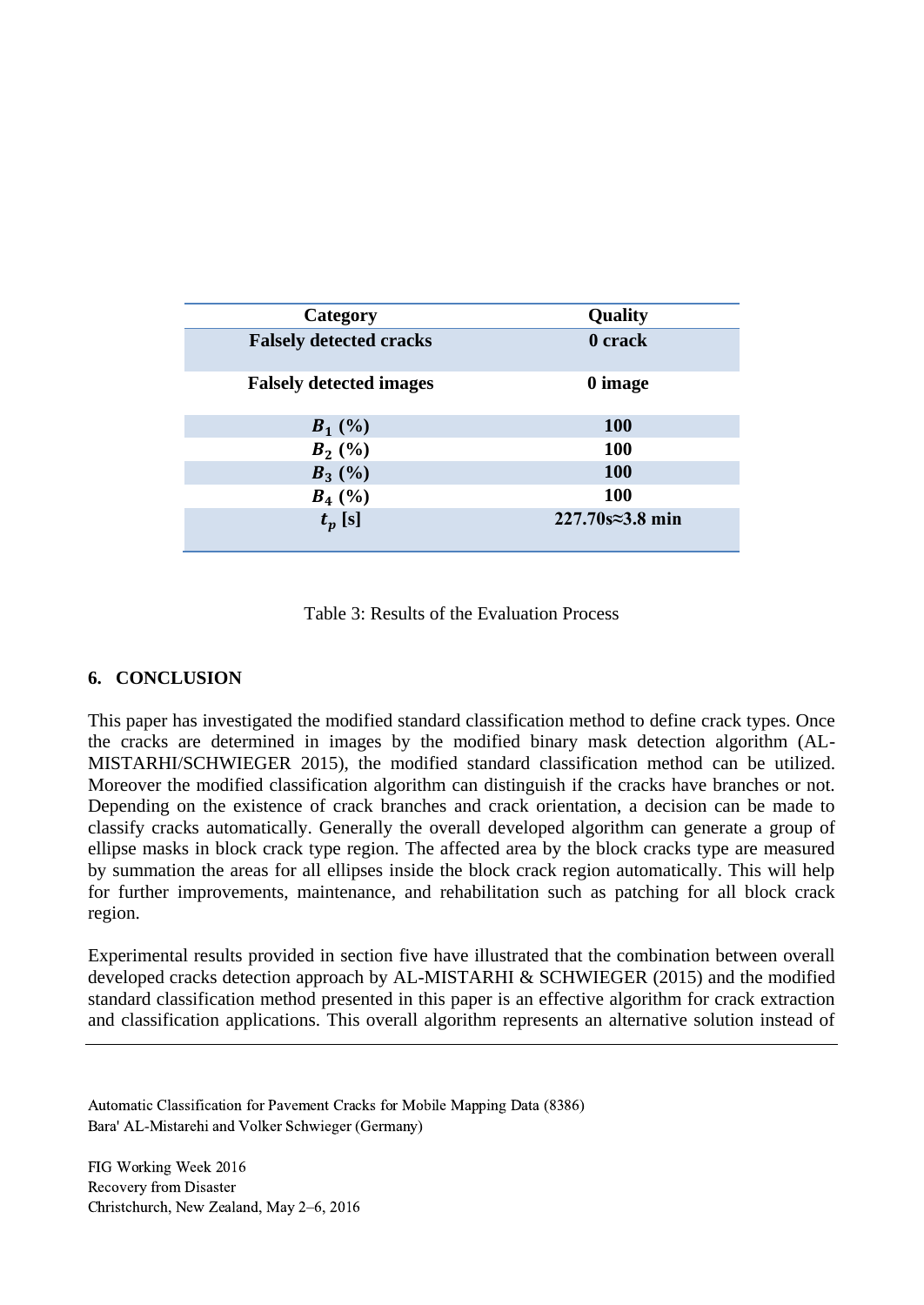using several softwares of commerical companies for cracks detection and classification applications. In addition the modified standard classification method can overcome the drawbacks previous algorithms in the case of compound block crack classification.

For the test scenario of this paper, the algorithm correctness rates reach 100% for all crack types. In AL-MISTAREHI (2015) additional test scenarios are evaluated. Within these tests, four case studies contain 96, 94, 95, and 96 images, respectively, which were obtained by LEHMANN + PARTNER GmbH Company in Germany. The images of these four case studies have a resolution of 1920 x 1080 pixels. These images contain different types of cracks, lane markings, and lighting conditions. The developed algorithm delivers an average computation time of 3.8 min and the correctness rate is 100% to complete crack classification. In addition, one case study contains 336 different continuous crack images, which were captured by 3D Mapping Solutions GmbH Company in Germany too. The images of this case study have different resolutions with numerous extrinsic objects, such as railways, sidewalks, oil spots, and shadows. The developed algorithm exhibits a correctness rate of 100% in 16.2 min processing time, and classifies the cracks on around 336 continuous mobile mapping images.

#### **REFERENCES**

- AL-MISTAREHI, B. & SCHWIEGER, V. (2015): *Automated Detection for Pavement Crack for Mobile Mapping Data*. 2nd International workshop on "Integration of Point- and Area-wise Geodetic Monitoring for Structures and Natural Objects", March 23-24, 2015, Stuttgart, Germany.
- AL-MISTAREHI, B. (2015): *An Approach for Automated Detection and Classification of Pavement Cracks*. PhD thesis, University of Stuttgart, 2015, Doctoral thesis submitted to the Faculty of Aerospace Engineering and Geodesy of the University of Stuttgart, last accessed on October 2, 2015.
- CHENG, H. D & MYOJIM, H. (1998): *Automated Pavement Distress Detection System*. Journal of Information Sciences 1998, pp. 219 – 240.
- CHOU, E. Y. & SALARI, J. (2012): *Transportation Informatics: An Image Analysis System for Managing Transpotation Facilities-Phase 2.* final report, the University of Toledo-University Transportation Center.
- CHOU, J., NEILL, O'.W. & CHENG, H.D. (1994): *Pavement distress classification using neural networks, Systems, Man, and Cybernetics.* IEEE international Conference, vol. 1, pp. 397-401.
- DIN EN ISO 9000 (2005): *Quality management systems- Fundamentals and vocabulary (ISO 9000:2005).* Trilingual version EN ISO 9000:2005.
- GEORGOPOULOS, A., LOZIOS, A. & FLOUDA, A. (2005): *Digital Image Processing for Pavement Distress Evaluation.* ISPRS Journal of Photogrammetry and Remote Sensing 50(1) 23-33 0924-2716/95/\$09.50 © 2005 Elsevier Science B.V. ISPRS Journal of Photogrammetry and Remote Sensing, vol. 50, issue 1, pp. 23-33.

Automatic Classification for Pavement Cracks for Mobile Mapping Data (8386) Bara' AL-Mistarehi and Volker Schwieger (Germany)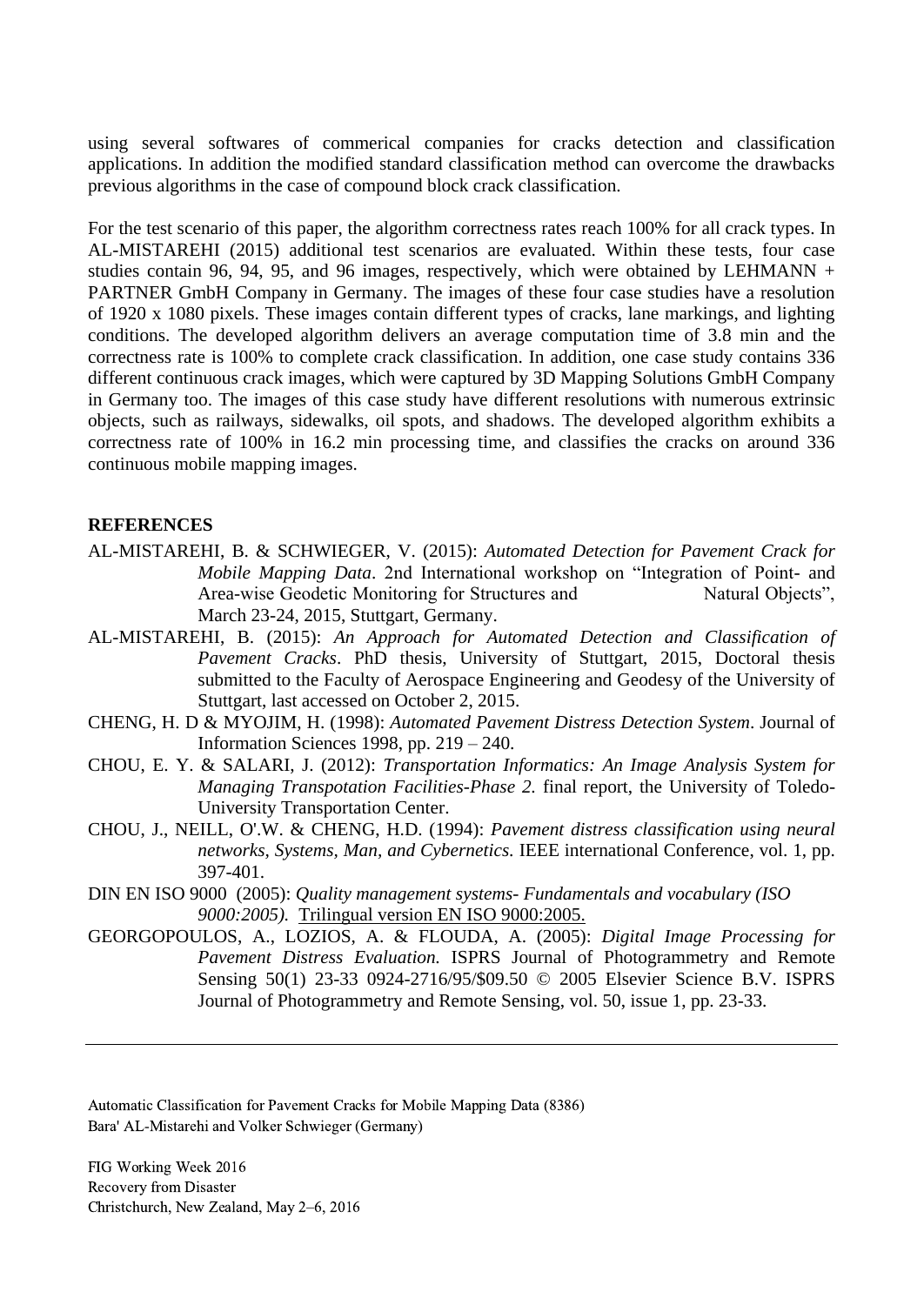- FGSV (Ed.) (2006): *ZTV ZEB-STB\_1- Zusätzliche Technische Vertragsbedingungen und Richtlinien zur Zustandserfassung und -bewertung von Straßen\_1*. *FGSV Verlag-Nr. 489, Köln.*
- HSU, C. J, CHEN, C. F, LEE, C. & HUANG, S. M. (2001): *Airport Pavement Distress Image Classification Using Moment Invariant Neural Network*. 22nd Asian Conference on Remote Sensing and processing (CRISP), Singapore.
- JAVIDI, B., STEPHENS, J., KISHK, S., NAUGHTON, T., MCDONALD, J. & ISSAC, A. (2003): *Pilot for Automated Detection and Classification of Road Surface Degradation Features*. JHR 03-293, November.
- LEE, S. U, CHUNG, S. Y. & PARK, R. H. (2003): *A comparative performance study of several global thresholding techniques for segmentation*. Computer Vision Graphics Image Process. 29-273}28.
- LEHMANN+PARTNER, (2014): *Lahmann+Partner GmbH company.* http://vectragermany.com/technologie/system-stier, last accessed on October 15, 2014.
- RABABAAH, H., WOLFER, J. & VRAJITORU, D. (2009): *Asphalt Pavement Crack Classification: a Comparison of GA, MLP, and SOM. Proceedings of the Genetic and Evolutionary Computation Conference (GECCO'05 and SIGEVO 1), Washington, DC, late breaking papers. Computer and Information Sciences, Indiana University South Bend.*
- SALARI, E., CHOU, E. Y-J. & DUTTA, U. (2010): *Transportation Informatics: Advanced Image Processing Techniques for Automated Pavement Distress Evaluation*. Report No: MIOH UTC TS18p2 2010-Final, Department of Electrical Engineering and Computer Science, University of Toledo, Toledo, OHIO, and Department of Civil and Environmental Engineering, University of Detroit Mercy, Detroit.
- TEOMETE, E., VIREN, R.A., HALIL, C., & SMADI, O. (2005): *Digital Image Processing for Pavement Distress Analysis*. Proceedings of the 2005 Mid-Continent Transportation Research Symposium, Ames, Iowa, © 2005 Iowa State University.
- WANG, S. & HARALICK, R. M (2002): *A segmentation system based on thresholding*. Computer Graphics Image Process, Computer Vision Graphics Image Process. 25 (2003)46}67.
- WILTSCHKO, T. (2004): *Sichere Information durch infrastrukturgestützte Fahrerassistenzsysteme zur Steigerung der Verkehrssicherheit an Straßenknotenpunkten.* PhD thesis, University of Stuttgart, 2004, available at http://elib.uni- stuttgart.de/opus/volltexte/ 2004/1929/pdf/Dissertation\_Thomas Wiltschko.pdf, last accessed on October 2, 2015.
- WILTSCHKO, T. & KAUFMANN, T. (2005): *Probabilistic Model to describe and evaluate information Quality.* Final Project EDC-11145 EUROROADS/28646, Version 1.
- YING, L. & SALARI, E. (2009): *Beamlet Transform Based Technique for Pavement Image Processing and Classification*, Department of Electricall Engineering and Computer Science, University of Tolodo, Teledo, Ohio 43606.

Automatic Classification for Pavement Cracks for Mobile Mapping Data (8386) Bara' AL-Mistarehi and Volker Schwieger (Germany)